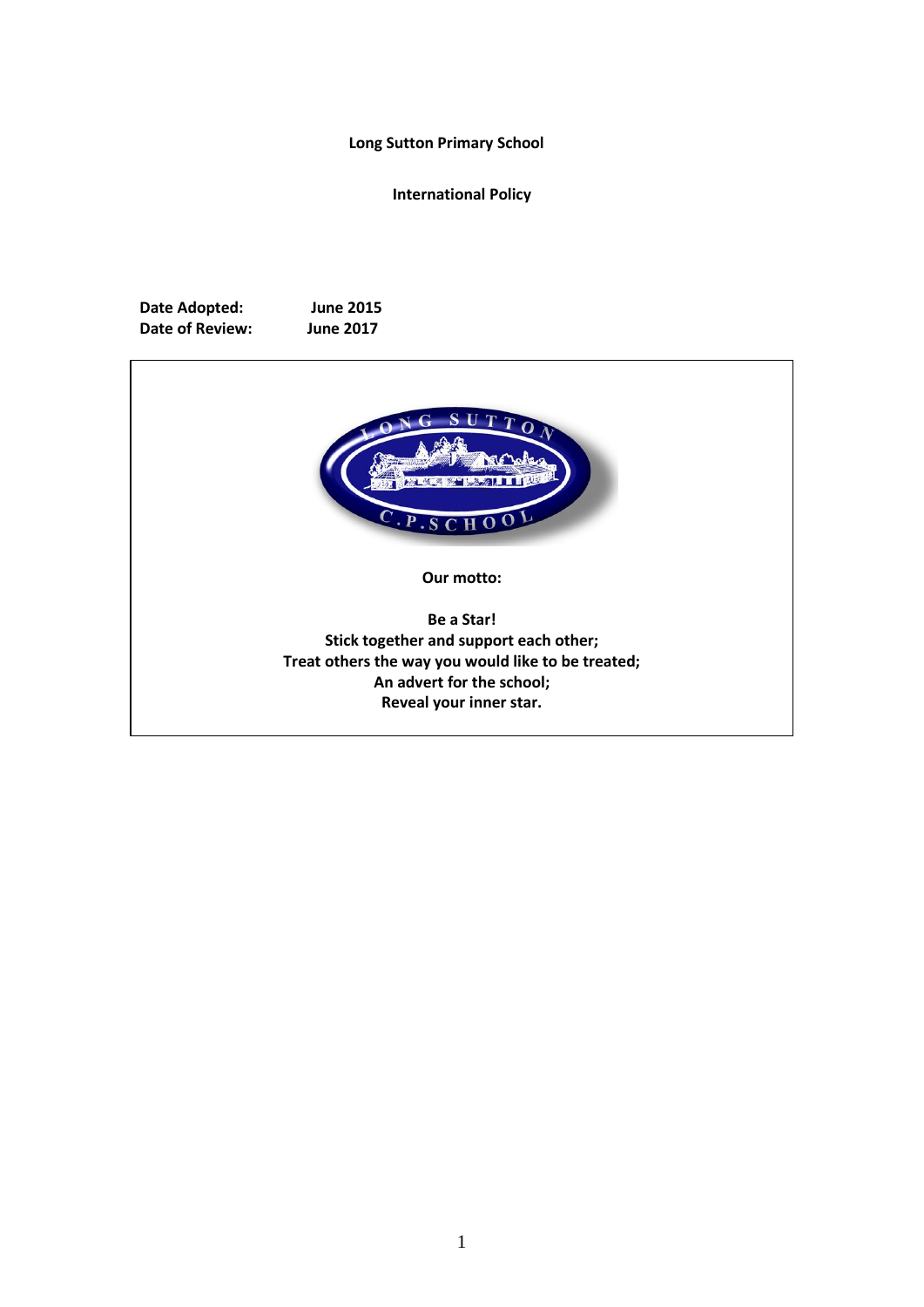## **INTERNATIONAL POLICY**

## Introduction

The staff and governors recognise that:

- Global issues are an important part of the lives of our pupils living in a world where economies are increasingly interdependent and global communication is a daily reality. Our pupils have access to the Internet and increased opportunity to travel, watch news stories from around the world as they develop and follow, for example, international sports events as they occur;
- The global dimension should be reflected in the attitudes and values of our pupils, the ethos of our school, the Curriculum followed;
- As a school we have a commitment to both gender and racial equality.

Through the inclusion of an international focus in Long Sutton Primary School, we are able to offer to our pupils a range of experiences that will enhance their learning and raise awareness of their national and global identity.

## Aims:

To enable our pupils to know more about global issues and to:

- celebrate the rich and diverse heritage represented in our school and local and global communities;
- to understand complex international interdependencies in the global economy;
- respect and value different cultures and beliefs;
- enjoy regular contact with pupils and adults living in different countries;
- to promote the use of ICT in meaningful contexts for the development of communication skills;
- to develop curiosity about other cultures.

### Objectives:

- to work towards achieving and maintaining the International School Award;
- continue to integrate the global dimension into the whole school curriculum by raising staff awareness of valid curriculum links;
- to develop a strong awareness of similarities and differences in lifestyles and culture in a range of different countries;
- to involve staff, pupils and the wider community in the development of contacts with global partners;
- to develop relationships with partner schools with a focus on enriching the whole school curriculum and communication via ICT;

# **The name of the school's International co-ordinator:**

The person responsible for co-ordinating the day-to-day operation of the International policy is Melissa Ford.

### **The Headteacher Bill Lord is responsible for:**

• Overseeing and assisting with the efficient implementation of the International policy.